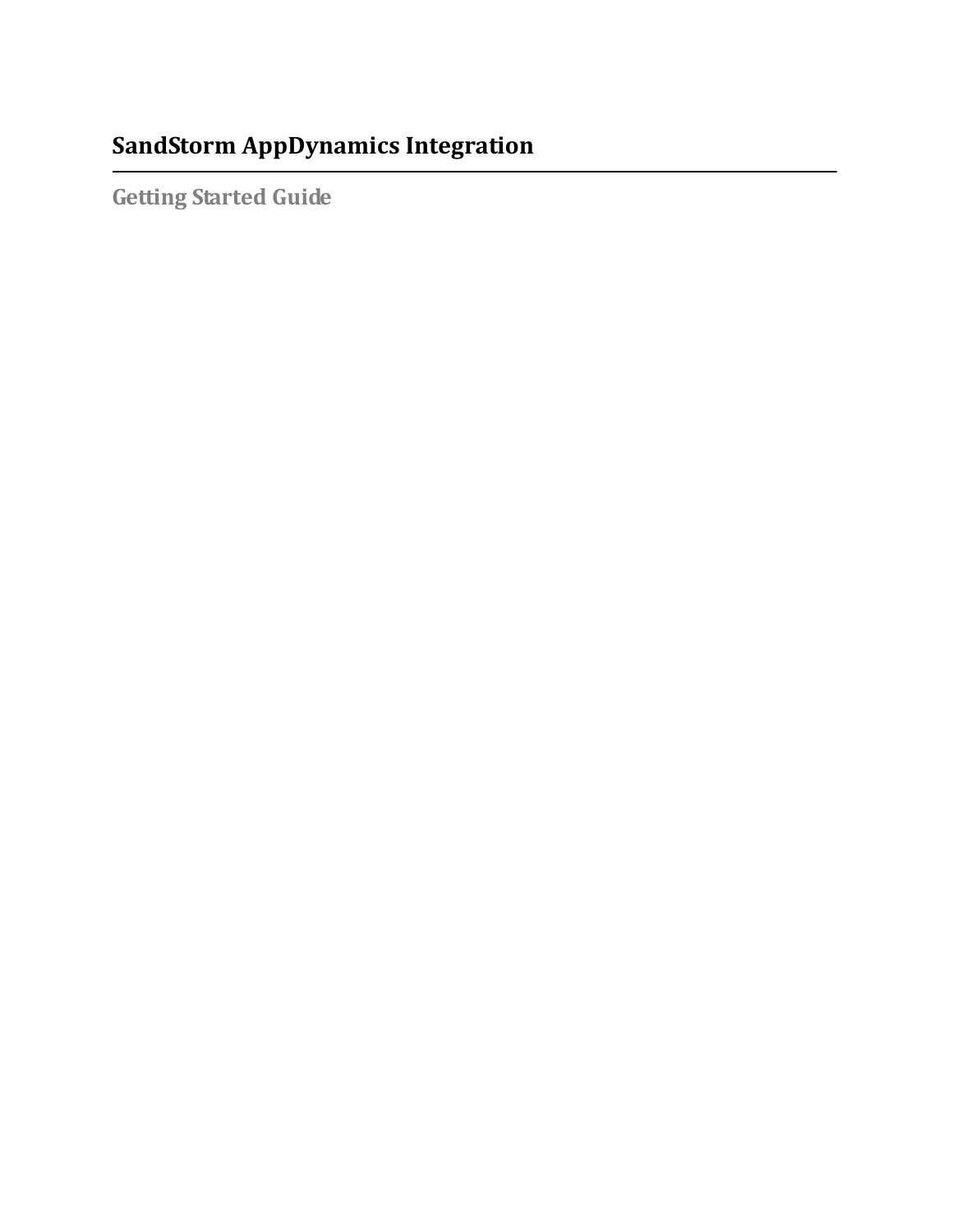## **Contents**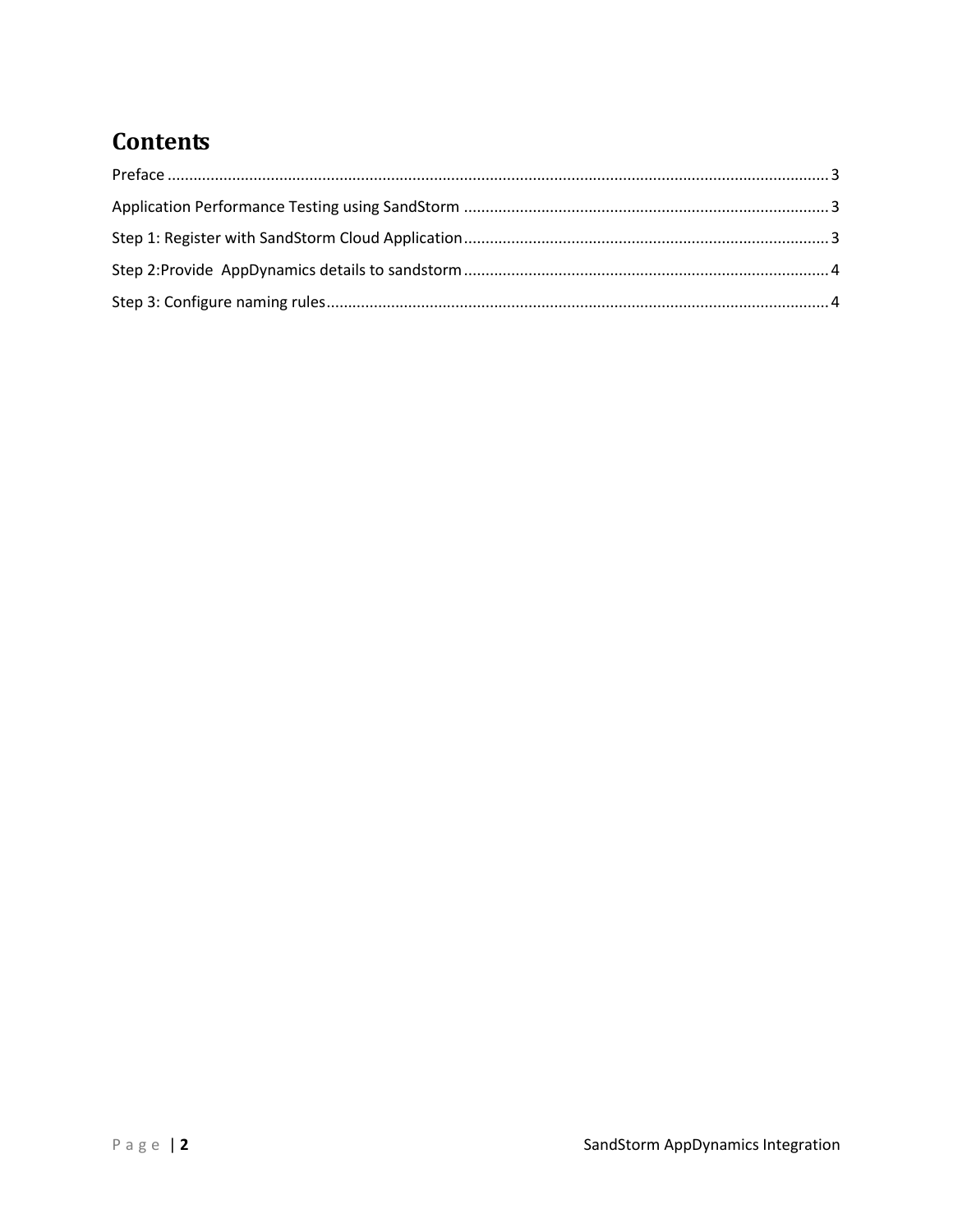### <span id="page-2-0"></span>**Preface**

This document is designed to help you getting started on using SandStorm (AppDynamics plugin) for identifying performance bottlenecks during performance test execution. This plug-in allows users to drill down into performance test results and isolate code bottlenecks that impacts performance. It lists the steps to configure plugin in SandStorm, configuration changes in and result analysis. Should you have any queries, please write to us at [sandStorm@impetus.com.](mailto:sandStorm@impetus.com)pacts

## <span id="page-2-1"></span>**Application Performance Diagnostics using SandStorm AppDynamics plugin**

SandStorm AppDynamics integration is used to integrate the performance test execution and diagnostics. It allows user to identify code performance bottlenecks from the performance test results. You need to have the following pre-requisite to use the plug-in.

- a) Valid account for SandStorm Cloud application
- b) Valid account for AppDynamics SAAS offering or local AppDynamics Pro installation

The steps for analyzing diagnostics information during performance test execution using the plugin are given below.

### Step 1) Provide AppDynamics details to SandStorm

Step 2) Download naming appDynamicsConfiguration.xml and import in AppDynamics. If applications are already created in AppDynamics, manual add the naming rules to identify SandStorm transactions

### Step 3) Execute scenario and result analysis

### <span id="page-2-2"></span>**Pre-requisite: Register with SandStorm Cloud Application**

Register with SandStorm Cloud Application by accessing the URL mentioned below. [http://sandstorm.impetus.com/sandstorm\\_cloud\\_version.](http://sandstorm.impetus.com/sandstorm_cloud_version) The SandStorm Evaluation page appears. Enter the mandatory details. If you are a new user, then select the 'New User' option and enter the required details, and submit the registration form. Once you are registered user with SandStorm Cloud Application, you can login into the application using the credential shared with you over a mail. Please navigate to SandStorm Cloud Application using the given below <https://sandstorm.impetus.co.in/sandstorm/login>

To execute any performance test using SandStorm Cloud Application, you need to create a project and a scenario inside that project.

Once you have the pre-requisites set up you can configure SandStorm AppDynamics integration.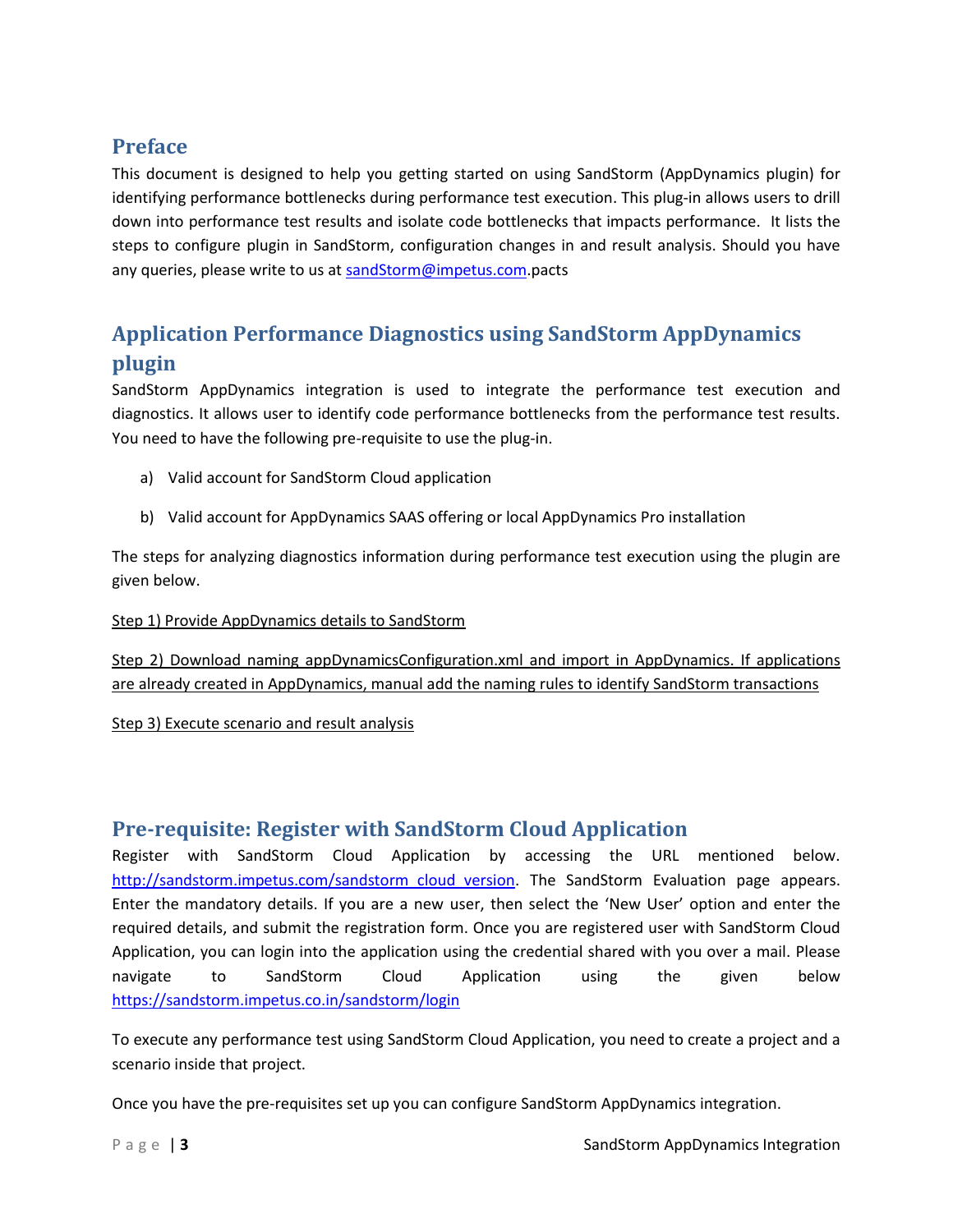### <span id="page-3-0"></span>**Step 1: Provide AppDynamics details to SandStorm**

After successful registration with SandStorm Cloud Application, provide the following information related to AppDynamics in SandStorm Account Settings:

- 1) AppDynamics Controller URL
- 2) AppDynamics username. (On-Premise AppDynamics users should append @customer1 at the end e.g. if username is sandstorm then provide sandstorm@customer1).
- 3) AppDynamics password.
- 4) AppDynamics application (Application in which diagnostic data is stored).

#### **Account Settings**

| Integration       |                     |  |  |                        |      |
|-------------------|---------------------|--|--|------------------------|------|
| AppDynamics       |                     |  |  |                        |      |
|                   |                     |  |  |                        | -71  |
| User Name*        | sandstorm@customer1 |  |  |                        |      |
| Password*         |                     |  |  |                        |      |
| Protocol*         | <b>HTTP</b><br>▼    |  |  |                        |      |
| URL <sup>*</sup>  | impetus-1286        |  |  |                        |      |
| Port No*          | 8090                |  |  |                        |      |
| Application Name* | travelPortal        |  |  |                        |      |
|                   |                     |  |  | <b>Test Connection</b> | Save |

Screen 1: AppDynamics configuration in SandStorm

### <span id="page-3-1"></span>**Step 2: Configure naming rules**

Download the sandstorm-appdynamics configuration file from downloads.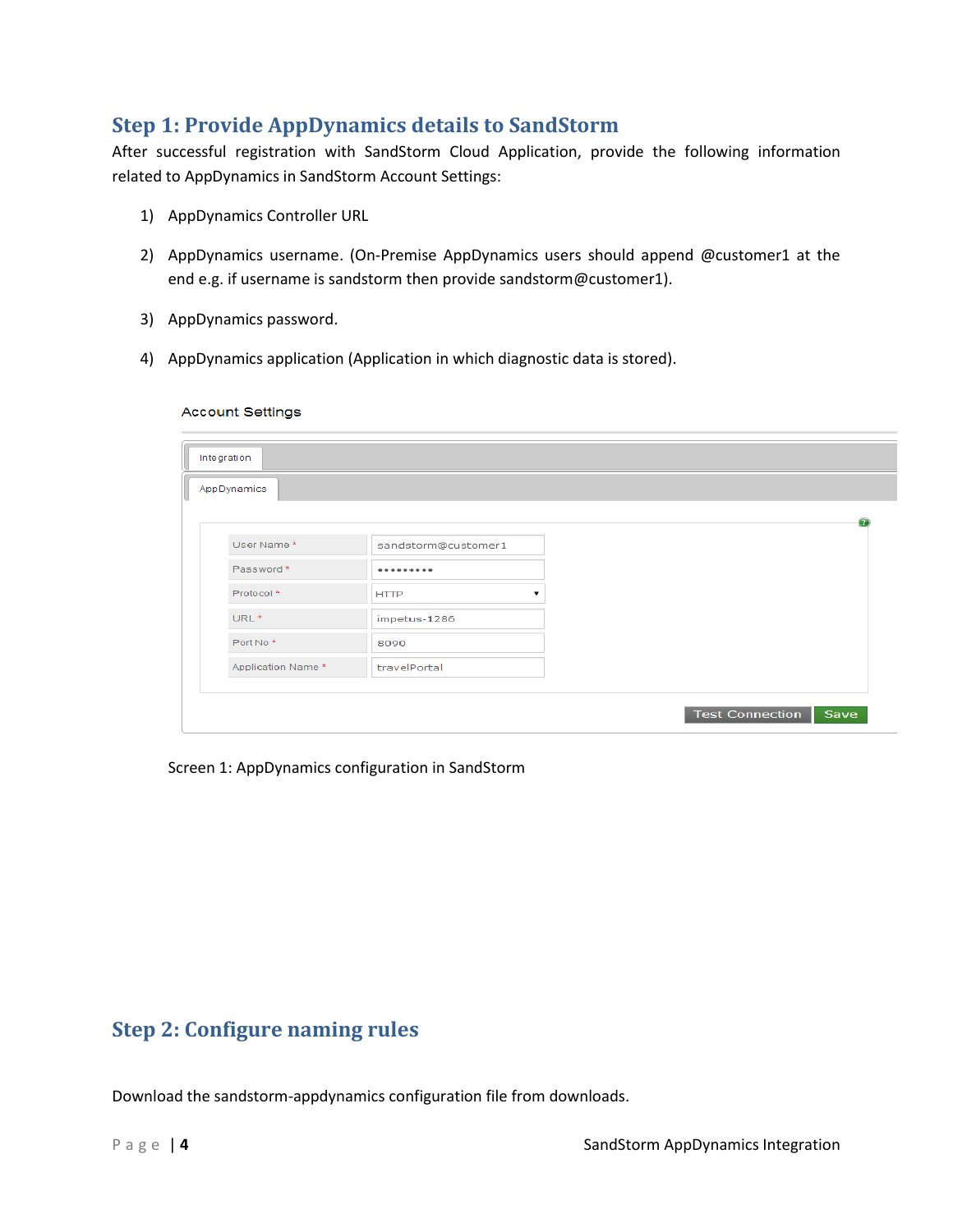

Screen 2: AppDynamics SandStorm Business Transaction Rules XML download

Once the appDynamicsConfiguration.xml is downloaded successfully, import the application in appdynamics using this xml file.

Based on the AppDynamics applications, you need to import the naming rules to detect SandStorm transactions. The following two cases might arise:

- a) Applications do not exist in AppDynamics
- b) Applications exists in AppDynamics

If you are creating a new application, then follow the below steps to configure naming rules:

1) Download the rules xml file from SandStorm Download section.

Screen 2: Download naming rules XML

2) Login to AppDynamics controller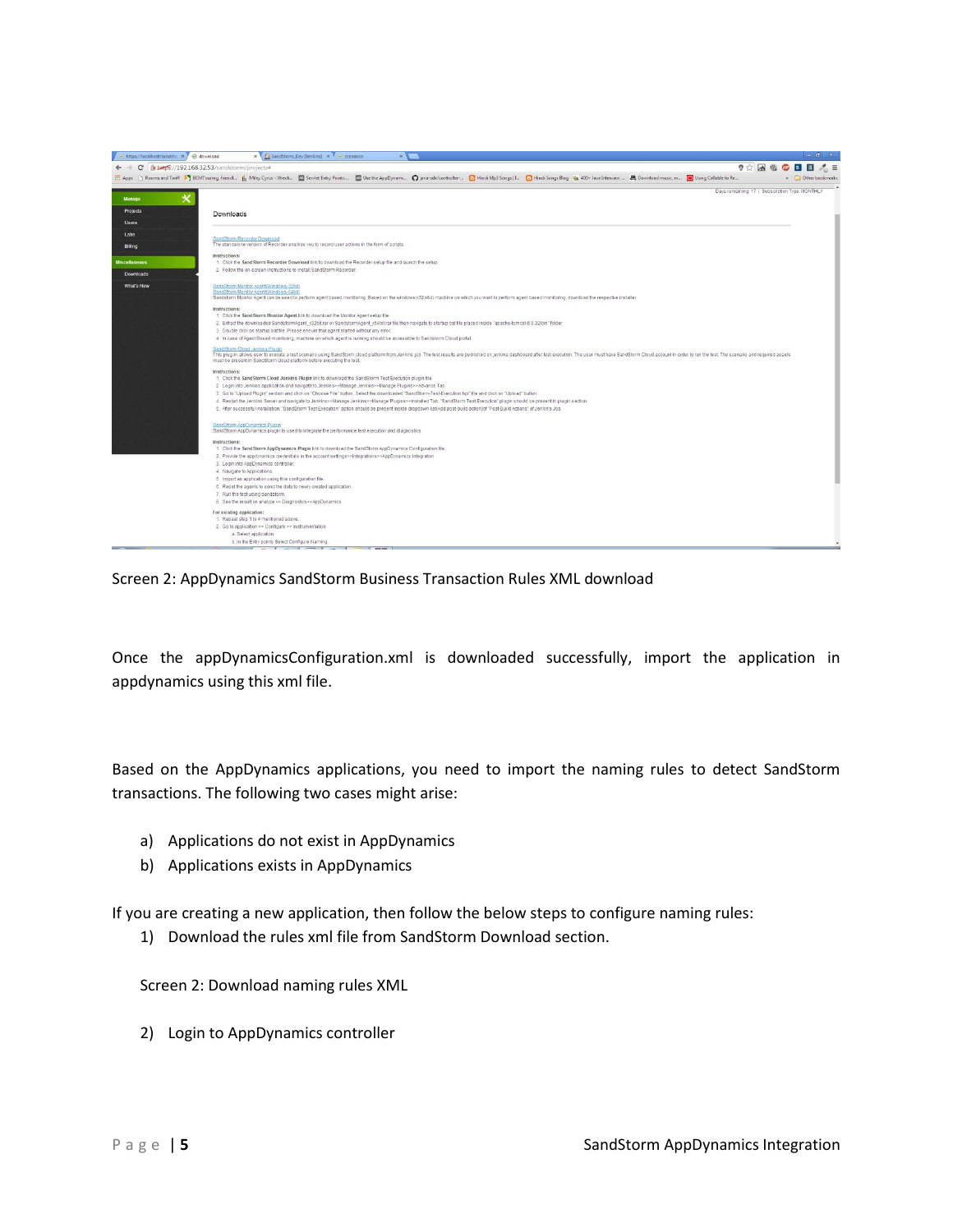| Firefox $\sqrt{*}$ | <b>AppDynamics</b>                                         | ÷ |          |                              |                                                    |
|--------------------|------------------------------------------------------------|---|----------|------------------------------|----------------------------------------------------|
| $\leftarrow$ ).    | impetus-1286:8090/controller/#/location=APPS_ALL_DASHBOARD |   |          |                              | $\frac{1}{\left  \mathcal{L} \right }$ $\forall$ C |
|                    |                                                            |   |          |                              |                                                    |
|                    |                                                            |   |          |                              |                                                    |
|                    |                                                            |   |          |                              |                                                    |
|                    |                                                            |   |          |                              |                                                    |
|                    |                                                            |   |          |                              |                                                    |
|                    |                                                            |   |          |                              |                                                    |
|                    |                                                            |   |          |                              |                                                    |
|                    |                                                            |   |          | <b>A.</b> AppDynamics        |                                                    |
|                    |                                                            |   | Username | sandstorm                    |                                                    |
|                    |                                                            |   | Password |                              |                                                    |
|                    |                                                            |   |          | Remember me on this computer |                                                    |
|                    |                                                            |   |          | Login                        |                                                    |
|                    |                                                            |   |          | Forgot your password?        |                                                    |
|                    |                                                            |   |          |                              |                                                    |
|                    |                                                            |   |          |                              |                                                    |
|                    |                                                            |   |          |                              |                                                    |

Screen 3: AppDynamics Controller

3) Click on Import Application



Screen 4: Import Application in AppDynamics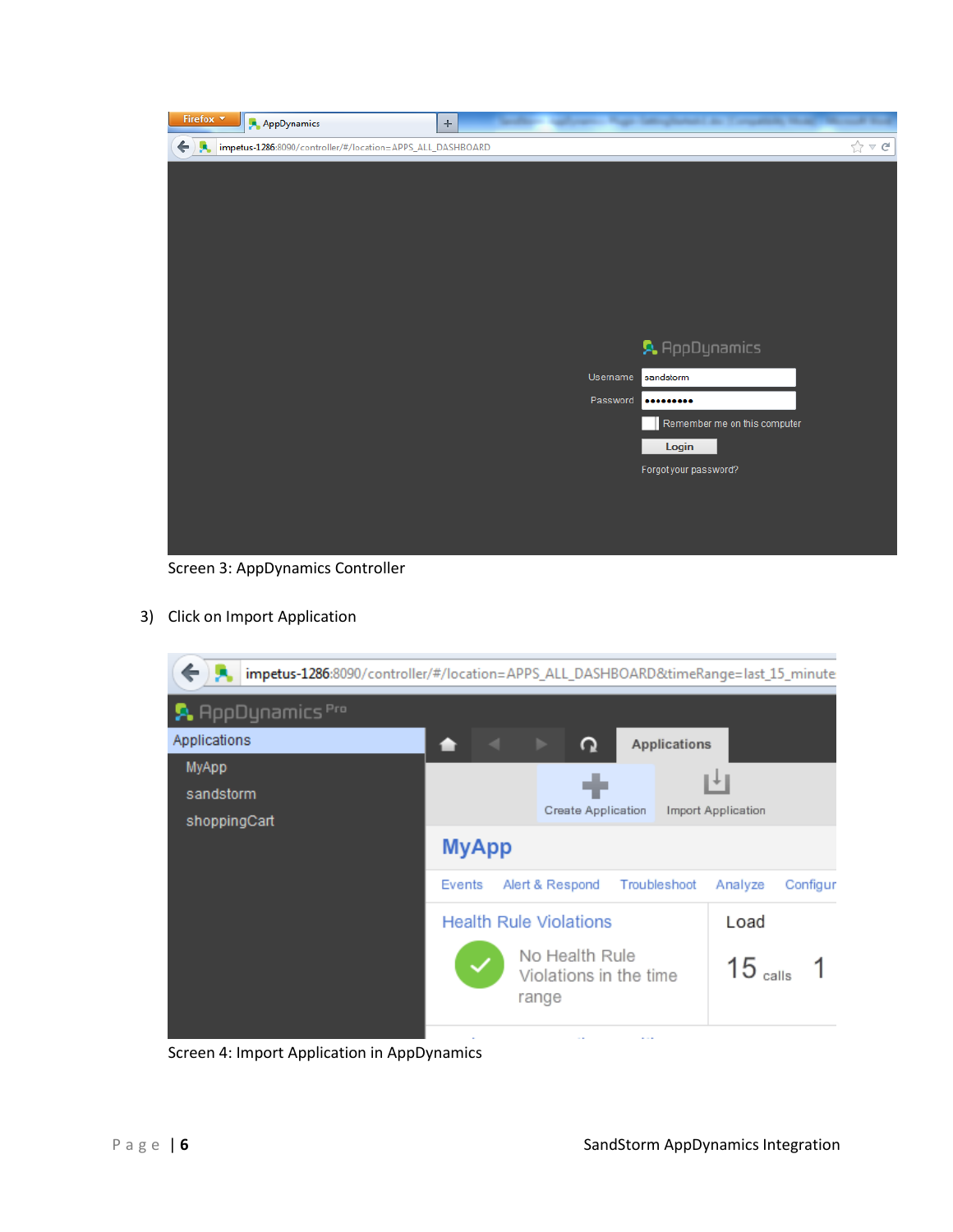4) Browse and select the rules XML downloaded from SandStorm and provide a name to the application

| <b>Application Import</b>                                                      | $\overline{a}$ $\overline{a}$      | × |  |  |  |  |  |  |
|--------------------------------------------------------------------------------|------------------------------------|---|--|--|--|--|--|--|
| Please select an Application XML file that was exported using the export tool. |                                    |   |  |  |  |  |  |  |
| File name                                                                      | blocklist.xml                      |   |  |  |  |  |  |  |
|                                                                                | <b>Select Application XML File</b> |   |  |  |  |  |  |  |
| File size                                                                      | 10326 bytes                        |   |  |  |  |  |  |  |
| Application Name                                                               | Demo                               |   |  |  |  |  |  |  |
|                                                                                |                                    |   |  |  |  |  |  |  |
|                                                                                |                                    |   |  |  |  |  |  |  |
|                                                                                | Cancel<br>Import                   |   |  |  |  |  |  |  |

Screen 5: Import Application Dialog

- 5) Click "Import".
- 6) Reset the agents to send the data to this application.

If you have an existing application, then follow the below steps to configure naming rules: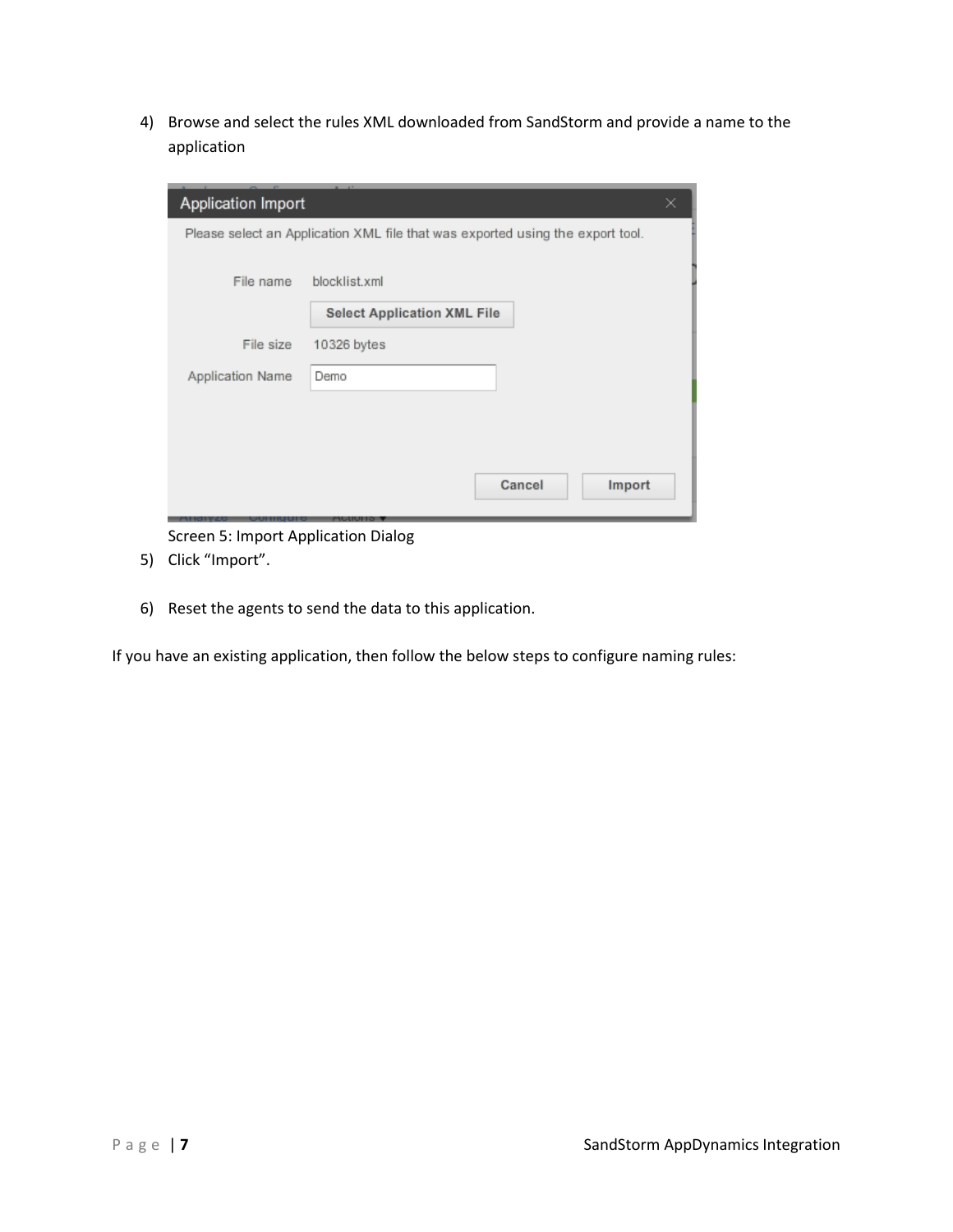### 1) Login to AppDynamics

| .<br>Firefox <b>v</b> | AppDynamics                                                | ÷. |          |                              |                          |
|-----------------------|------------------------------------------------------------|----|----------|------------------------------|--------------------------|
| $\leftarrow$ ).       | impetus-1286:8090/controller/#/location=APPS_ALL_DASHBOARD |    |          |                              | $\frac{1}{11}$ $\vee$ C' |
|                       |                                                            |    |          |                              |                          |
|                       |                                                            |    |          |                              |                          |
|                       |                                                            |    |          |                              |                          |
|                       |                                                            |    |          |                              |                          |
|                       |                                                            |    |          |                              |                          |
|                       |                                                            |    |          |                              |                          |
|                       |                                                            |    |          |                              |                          |
|                       |                                                            |    |          | <b>A</b> AppDynamics         |                          |
|                       |                                                            |    | Username | sandstorm                    |                          |
|                       |                                                            |    | Password |                              |                          |
|                       |                                                            |    |          | Remember me on this computer |                          |
|                       |                                                            |    |          | Login                        |                          |
|                       |                                                            |    |          | Forgot your password?        |                          |
|                       |                                                            |    |          |                              |                          |
|                       |                                                            |    |          |                              |                          |
|                       |                                                            |    |          |                              |                          |

Screen 6: AppDynamics Controller

2) Open the required Application by clicking on the Application name

| ←<br>⇒                             |                        |           |   | impetus-1286:8090/controller/#/location=APPS_ALL_DASHBOARD&timeRange=last_15_mini |    |
|------------------------------------|------------------------|-----------|---|-----------------------------------------------------------------------------------|----|
| <b>A.</b> AppDynamics Pro          |                        |           |   |                                                                                   |    |
| Applications                       |                        |           | ൨ | sandstorm                                                                         |    |
| MyApp<br>sandstorm                 | ▼                      | Dashboard |   | Top Business Transactions                                                         | Tr |
| shoppingCart                       | Application Flow Map ▼ |           |   |                                                                                   |    |
|                                    |                        |           |   |                                                                                   |    |
|                                    |                        |           |   |                                                                                   |    |
|                                    |                        |           |   |                                                                                   |    |
|                                    |                        |           |   |                                                                                   |    |
| Causan 7. AnnDusanaise Annliastian |                        |           |   |                                                                                   |    |

Screen 7: AppDynamics Application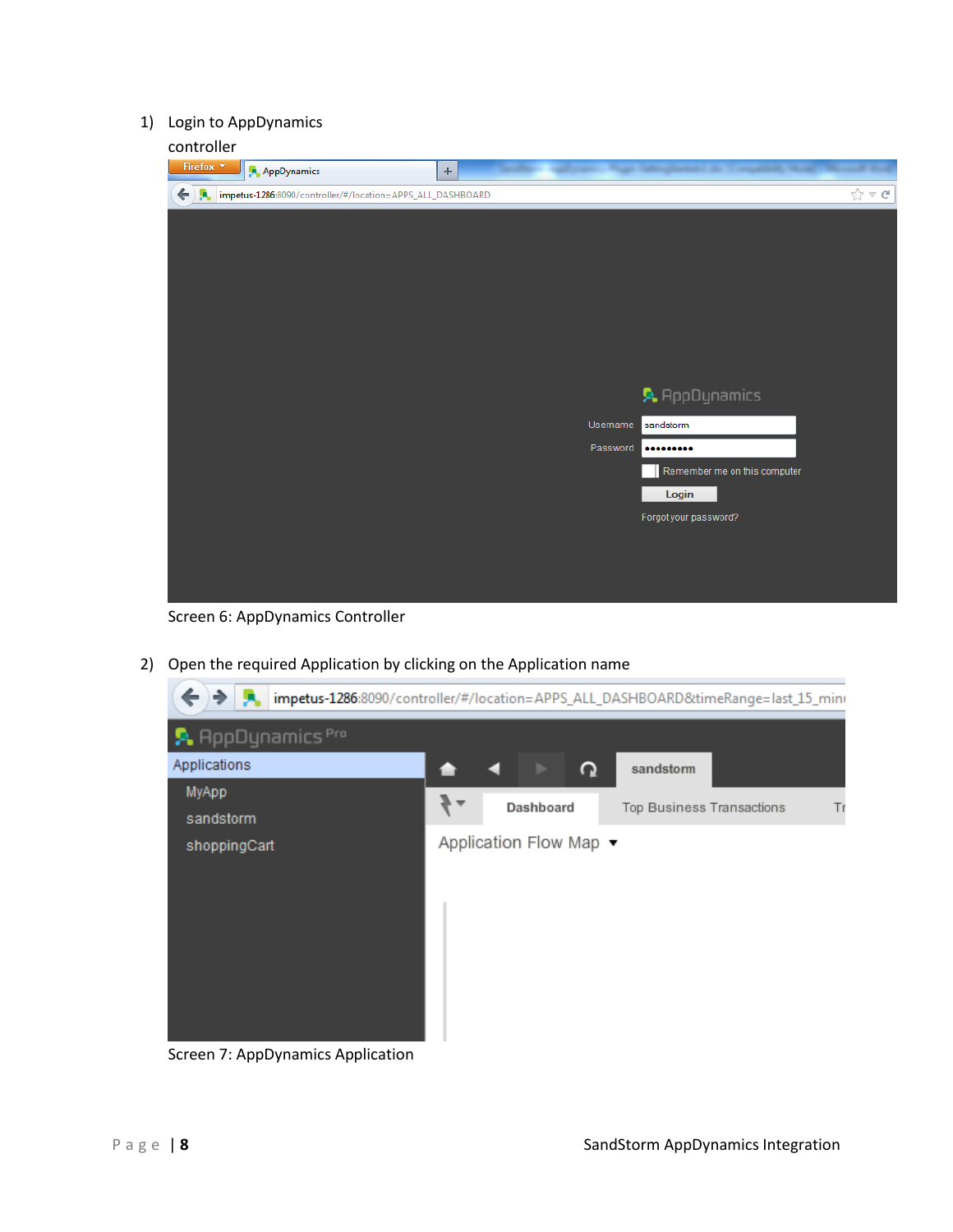#### 3) Click on Configure



Screen 8: Application Configuration

4) Click Instrumentation and select application

| A RopDynamics <sup>pro</sup> |                                       |                          |                 |                               |                                                                                                                                                                         |  |  |  |  |
|------------------------------|---------------------------------------|--------------------------|-----------------|-------------------------------|-------------------------------------------------------------------------------------------------------------------------------------------------------------------------|--|--|--|--|
| MyApp                        | ۰<br>n<br>$\Omega$                    | MyApp + Configure +      | Instrumentation |                               |                                                                                                                                                                         |  |  |  |  |
| <b>Business Transactions</b> | $3 -$<br><b>Transaction Detection</b> | <b>Backend Detection</b> |                 | End User Experience           | Diagnostic Data Collectors<br>Error Detection<br>Call Graph Settings<br><b>JMX</b><br>Memory Monitoring                                                                 |  |  |  |  |
| Servers                      |                                       |                          |                 |                               |                                                                                                                                                                         |  |  |  |  |
| Events                       | Select Application or Tier            |                          | <b>NADD</b>     |                               |                                                                                                                                                                         |  |  |  |  |
| > Troubleshoot               |                                       | Customized?              |                 |                               |                                                                                                                                                                         |  |  |  |  |
| > Alert & Respond            | <b>B</b> MyApp                        |                          |                 |                               | <b>PHP - Transaction Detection</b><br>Java - Transaction Detection<br>.NET - Transaction Detection                                                                      |  |  |  |  |
| * Analyze                    | sandstornDev                          | $\omega$                 |                 |                               |                                                                                                                                                                         |  |  |  |  |
| * Configure                  | sandstormQA64                         |                          | Copy            |                               | Configure all Tiers to use this Configuration                                                                                                                           |  |  |  |  |
| Instrumentation              |                                       |                          |                 |                               |                                                                                                                                                                         |  |  |  |  |
| Slow Transaction Thresholds  |                                       |                          | · Entry Points  |                               |                                                                                                                                                                         |  |  |  |  |
| Baselines                    |                                       |                          | Туре            | Transaction<br>Monitoring     | Automatic Transaction Detection                                                                                                                                         |  |  |  |  |
|                              |                                       |                          |                 |                               |                                                                                                                                                                         |  |  |  |  |
|                              |                                       |                          | Servict         | $\blacktriangleright$ Enabled | Ciscover Transactions automatically for all Serviet requests Configure Naming<br>Enable Serviet Filter Detection                                                        |  |  |  |  |
|                              |                                       |                          |                 |                               |                                                                                                                                                                         |  |  |  |  |
|                              |                                       |                          |                 |                               | Ciscover Transactions automatically for all Struts Action invocations.                                                                                                  |  |  |  |  |
|                              |                                       |                          | Struts Action   | $\blacktriangleright$ Enabled | Transactions will be named: ActionName.MethodName                                                                                                                       |  |  |  |  |
|                              |                                       |                          |                 |                               |                                                                                                                                                                         |  |  |  |  |
|                              |                                       |                          | Web Service     | $\checkmark$ Enabled          | Discover Transactions automatically for all Web Service requests                                                                                                        |  |  |  |  |
|                              |                                       |                          |                 |                               | Transactions will be named: ServiceName.OperationName                                                                                                                   |  |  |  |  |
|                              |                                       |                          |                 |                               | Any Java method can be the entry point for a Business Transaction. The class to which the method belongs to can be picked using different parameters like its name, its |  |  |  |  |
|                              |                                       |                          | <b>B</b> POJO   | $\sqrt{ }$ Enabled            | ponotations it has.                                                                                                                                                     |  |  |  |  |
|                              |                                       |                          |                 |                               | Discover Transactions automatically for all Spring Bean invocations                                                                                                     |  |  |  |  |
|                              |                                       |                          | Spring Bean     | $\blacktriangleright$ Enabled | Transactions will be named: BeanName MethodName                                                                                                                         |  |  |  |  |
|                              |                                       |                          |                 |                               |                                                                                                                                                                         |  |  |  |  |
|                              |                                       |                          | 0.38            | $\sqrt{2}$ Enabled            | Discover Transactions automatically for all EJB invocations                                                                                                             |  |  |  |  |
|                              |                                       |                          |                 |                               | Transactions will be named: EJBName.MethodName.                                                                                                                         |  |  |  |  |
|                              |                                       |                          |                 |                               | Ciscover Transactions automatically for all incoming JMS Messages                                                                                                       |  |  |  |  |
|                              |                                       |                          | <b>EZ</b> JMS   | $\blacktriangleright$ Enabled | Transactions will be named: Destination Name or Listener Class Name (if Destination Name not available )                                                                |  |  |  |  |
|                              |                                       |                          |                 |                               | Ciscover Transactions automatically for all Binary Renoting requests (Thrift)                                                                                           |  |  |  |  |
|                              |                                       |                          | <b>Binary</b>   | $\sqrt{ }$ Enabled            | Transactions will be named: RemoteInterfaceClassName.methodName.                                                                                                        |  |  |  |  |
|                              |                                       |                          |                 |                               |                                                                                                                                                                         |  |  |  |  |

Screen 9: Configuration for Agent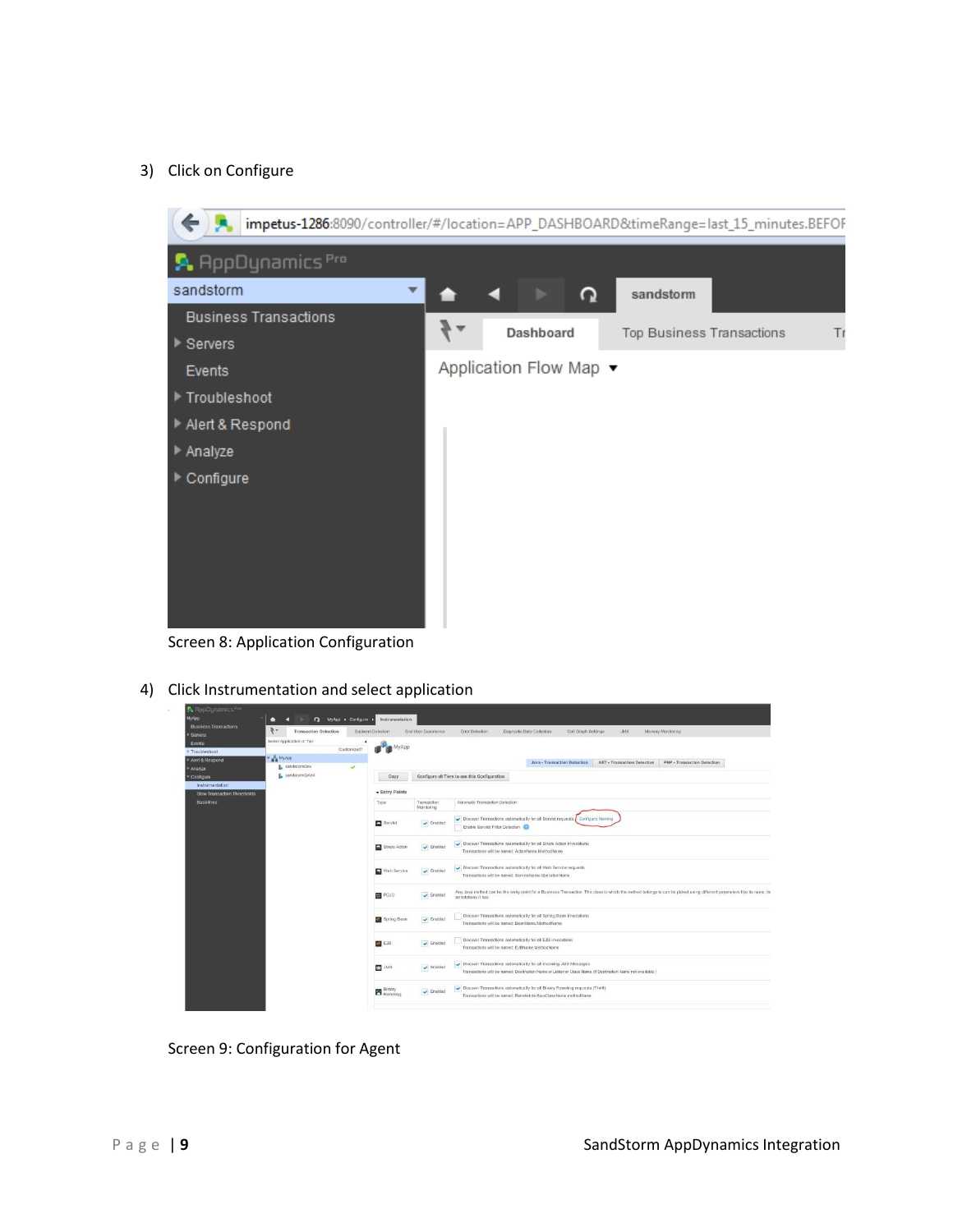#### 5) Click on Configure Naming

| Rules                                                                                                |      |
|------------------------------------------------------------------------------------------------------|------|
| Servlet Transaction Naming Configuration                                                             | ×    |
| What part of the URI should be used in the Transaction Name?                                         |      |
| Use the full URI                                                                                     |      |
| Use a part of the URI (for example, if you have dynamic URIs)<br>۰                                   |      |
| segments of the URI in Transaction Names What does this do?<br>Use the first<br>2                    |      |
| Name Transactions dynamically using part of the request                                              |      |
| Use URI segment(s) in Transaction names                                                              |      |
| Segment Numbers<br>Enter a comma separated list of parameter numbers (e.g. 1,3,4)                    |      |
| Use a parameter value in Transaction names                                                           |      |
| Parameter Name                                                                                       |      |
| Use a header value in Transaction names<br>٠                                                         |      |
| Header Name<br>SandStorm-Transactic                                                                  |      |
| Use a cookie value in Transaction names                                                              |      |
| Cookie Name                                                                                          |      |
| Use a session attribute value in Transaction names                                                   |      |
| Session Attribute Key                                                                                |      |
| Use the request method (GET/POST/PUT) in Transaction names                                           |      |
| Use the request host Transaction in names                                                            |      |
| Use the request originating address in Transaction names                                             |      |
| Apply a custom expression on HTTPServletRequest and use the result in Transaction Names Explain This |      |
|                                                                                                      |      |
|                                                                                                      |      |
| Cancel                                                                                               | Save |
|                                                                                                      |      |

Screen 10: Configure Naming Rules

- 6) Add the following rules
	- a. Use a header value in Transaction name: Header Name : SandStorm-Transaction

After completing the above steps, SandStorm will be able to fetch diagnostics data for performance test execution.

#### **Note:**

### **1. You need to reset all the agents on the appservers to send the data to the specified application. For more info about agent-appserver runtime configuration visit:**

<http://docs.appdynamics.com/display/PRO14S/Java+Server-Specific+Installation+Settings>

**2. If the transactions are more than 50 than you need to increase the no. of transaction in the agent configuration file (), else it will collect data to 'All other transactions'. For more info about agent configuration visit:**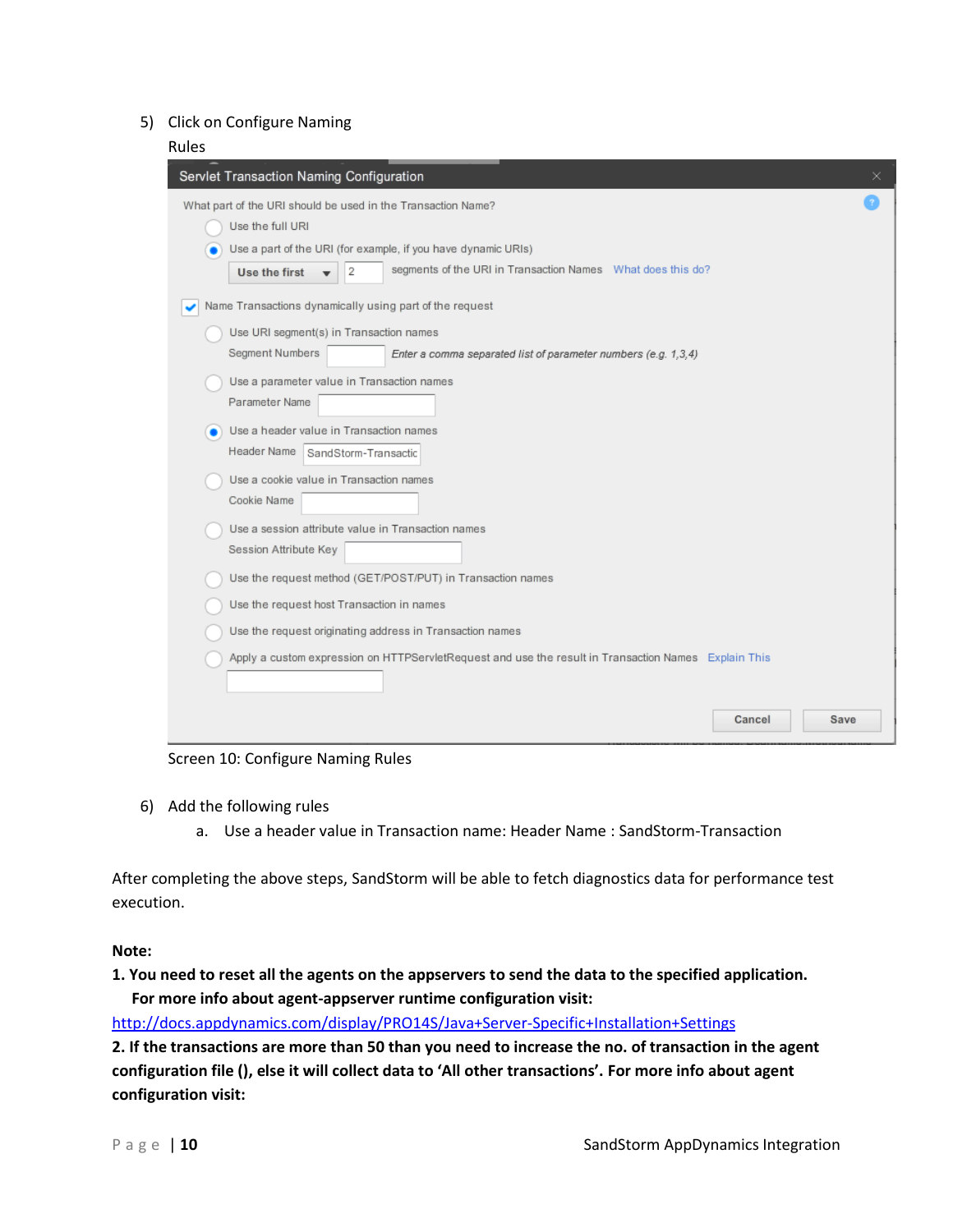[http://docs.appdynamics.com/display/PRO14S/App+Agent+for+Java+Configuration+Properties#AppAge](http://docs.appdynamics.com/display/PRO14S/App+Agent+for+Java+Configuration+Properties#AppAgentforJavaConfigurationProperties-CreatingandRegisteringTiers) [ntforJavaConfigurationProperties-CreatingandRegisteringTiers\)](http://docs.appdynamics.com/display/PRO14S/App+Agent+for+Java+Configuration+Properties#AppAgentforJavaConfigurationProperties-CreatingandRegisteringTiers)

3. This manual is prepared keeping java-agent in consideration; however for php-agent except agent configuration every step is same as mentioned above.

### **Step 3: Execute Scenario and Analyze Results.**

- 1. Design the scenario using SandStorm scenario tab
- 2. Execute the scenario.
- 3. After the scenario execution, generate Analysis for the scenario from the Results tab.
- 4. Click on the AppDynamics link under Diagnostics header in the result navigation side bar. You can view the details of app-servers in corresponding tab.

| <b>Sandstorm Transaction</b>  | Avg Response Time (s) $\div$ | Max(s)                         | Min(s) |
|-------------------------------|------------------------------|--------------------------------|--------|
| + travelPortal.payment        | 21.25                        | 52.832                         | 21.014 |
| + travelPortal.CancelBoooking | 21.235                       | 26.112                         | 21.071 |
| + travelPortal.MyBookings     | 6.586                        | 41.045                         | 1.898  |
| + travelPortal.load           | 6.414                        | 18.658                         | 4.279  |
| + travelPortal.search         | 0.395                        | 3.77                           | 0.335  |
| + travelPortal.book           | 0.248                        | 6.746                          | 0.085  |
| + travelPortal.navigate       | 0.148                        | 2.579                          | 0.096  |
| + travelPortal.resgisterPage  | 0.121                        | 2.849                          | 0.082  |
| + travelPortal.searchSuccess  | 0.07                         | 0.858                          | 0.055  |
| + travelPortal.login          | 0.038                        | 0.565                          | 0.027  |
| ဝ စ                           | Page<br>$14 - 64$            | of $2 \rightarrow \rightarrow$ |        |

Screen 11: Diagnostic results in SandStorm

- 5. You can view the transaction results in corresponding tab.
- 6. Drill down the transaction by clicking the  $+$  button.

|  | - travelPortal.MyBookings                           | 6.586           | 41.045  |           | 1.898     |
|--|-----------------------------------------------------|-----------------|---------|-----------|-----------|
|  | <b>Business Transaction</b>                         | Tier            | ART(ms) | Calls/min | Errors/mi |
|  | /travelportal/managebooking.travelPortal.MyBookings | travelPortalDev | 6241    |           |           |
|  | /travelportal/passenger.travelPortal.MyBookings     | travelPortalDev |         |           |           |
|  |                                                     |                 |         |           |           |

Screen 12: Drill down results in SandStorm

7. To view the graph click on transaction name .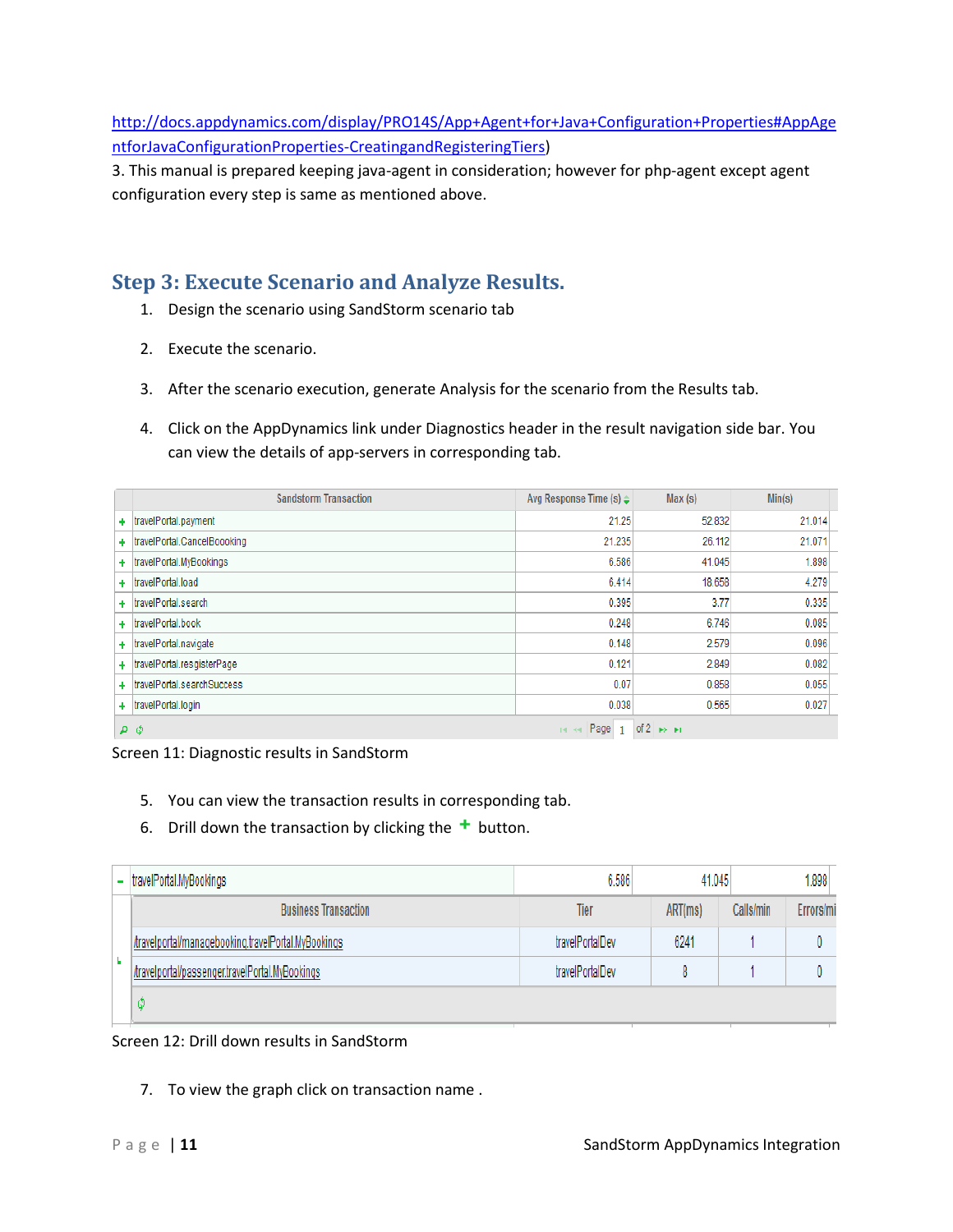

Screen 13: Performance analysis of slow business transaction

8. Click on External link to get the detailed diagnostic information. This action will launch the AppDynamics controller in a separate window for detailed performance debugging.



Screen 14: AppDynamics transaction flow map